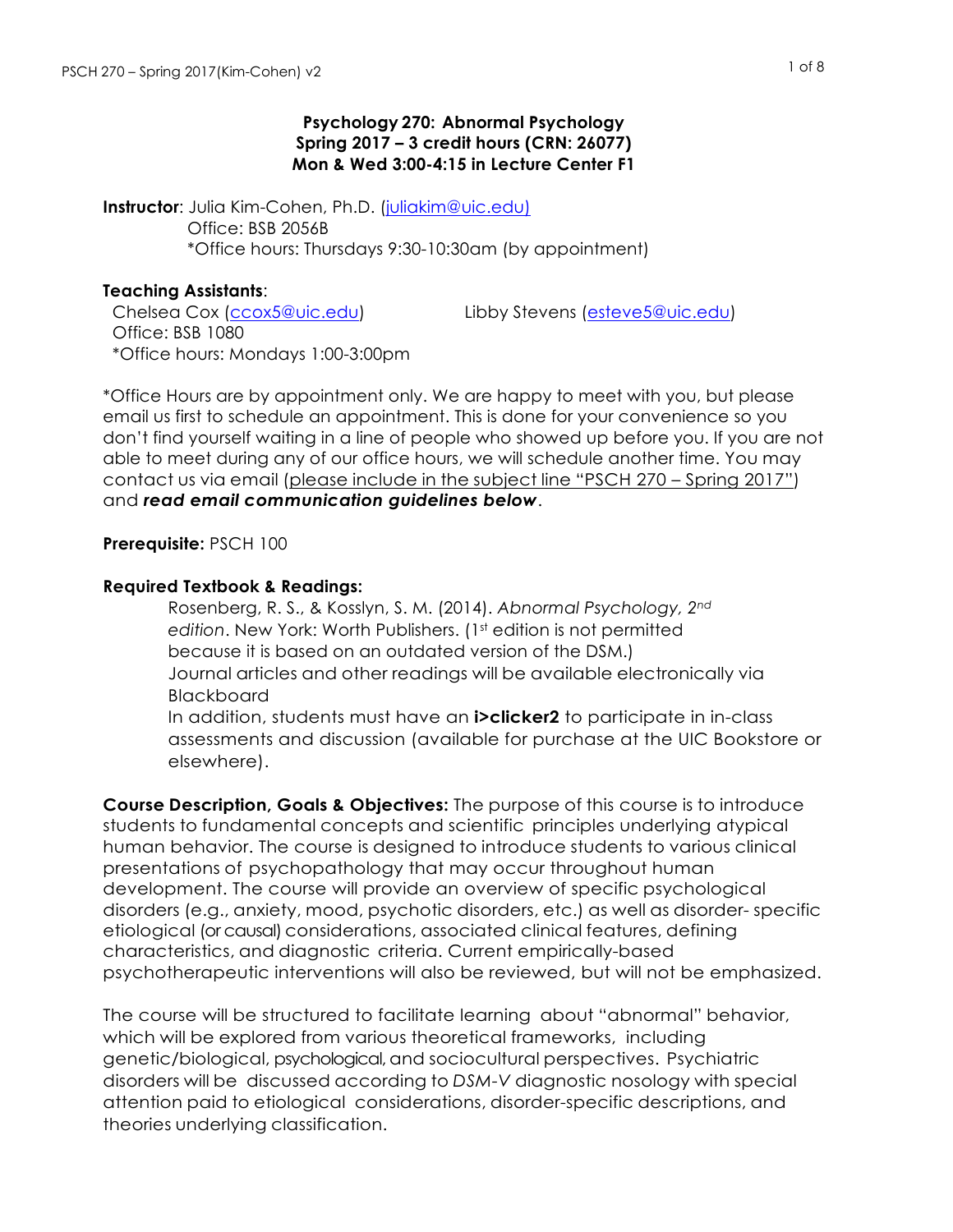In addition to teaching content related to psychopathology (the study of mental disorders), the course will emphasize critical thinking and "information literacy" in order to prepare students to become lifelong learners. With content or information now readily available on the web—some of it untrustworthy, if not "fake"—students & citizens in the  $21<sup>st</sup>$  century must learn how to assess the validity of the information they encounter. It has become `ever more important that students learn how to tell "fact" from "fabrication." Students will engage in class exercises and writing assignments in order to practice critically evaluating information with a healthy dose of skepticism.

Upon successful completion of this course, students will be able to:

 Appreciate the scope of the problem that mental illness presents for individuals and for society

 Understand psychological, biological, and sociocultural theoretical perspectives of abnormal behavior

 Integrate multiple causal factors and correlates that combine to predict risk for psychopathology over the life span

 Describe and explain theories of diagnostic categories of psychological disorders

 Evaluate the validity of various sources of information regarding psychological disorders

**COURSE REQUIREMENTS & GRADING:** Three exams, two short writing assignments, and participation in the class contribute toward the final grade with all points for all requirements aggregated at the end of the term for a final total point score. **(390 total)**

- *1. Exams:* There will be 3 exams.
	- a. Exams will be non-cumulative.
	- b. **Exams 1 & 2 will be worth 60 points each** and will include only multiple choice questions that can be answered on a scantron sheet.
	- c. **Exam 3 will be worth 100 points** and will include multiple choice and short answer questions.
	- d. Exam content will be based on readings **and** lecture material, some of which may not be in textbook.
	- e. Exams will **NOT** be available for make-up unless there has been some catastrophe (e.g., serious illness/ death in family) that can be documented (e.g., doctor note). In such a case, Dr. Kim-Cohen must be contacted **before the exam, on the day of the exam, or no more than 1 day (24 hours) after the exam**. Students who do not contact Dr. Kim-Cohen in this time frame will not be allowed to make up the missed exam.
	- f. Cell phone use (e.g., ringing/talking/texting) during an exam = minus 10 points.
	- g. For all exams, on the scantron, you must include your name (last name first or else a -2 point penalty) and UIN (-2 points if missing or wrong) and in the bottom white margin "PSCH 270, Spring 2017."
- *2. Two Brief Writing Assignments (60 points each):* The details and format of the assignment will be discussed in class in the 2<sup>nd</sup> week. The writing assignments will be based on class exercises that ask students to consider the validity of evidence regarding a controversial topic. After doing the exercises in class and engaging in discussions, students will write two 4-5-page papers in APA style. The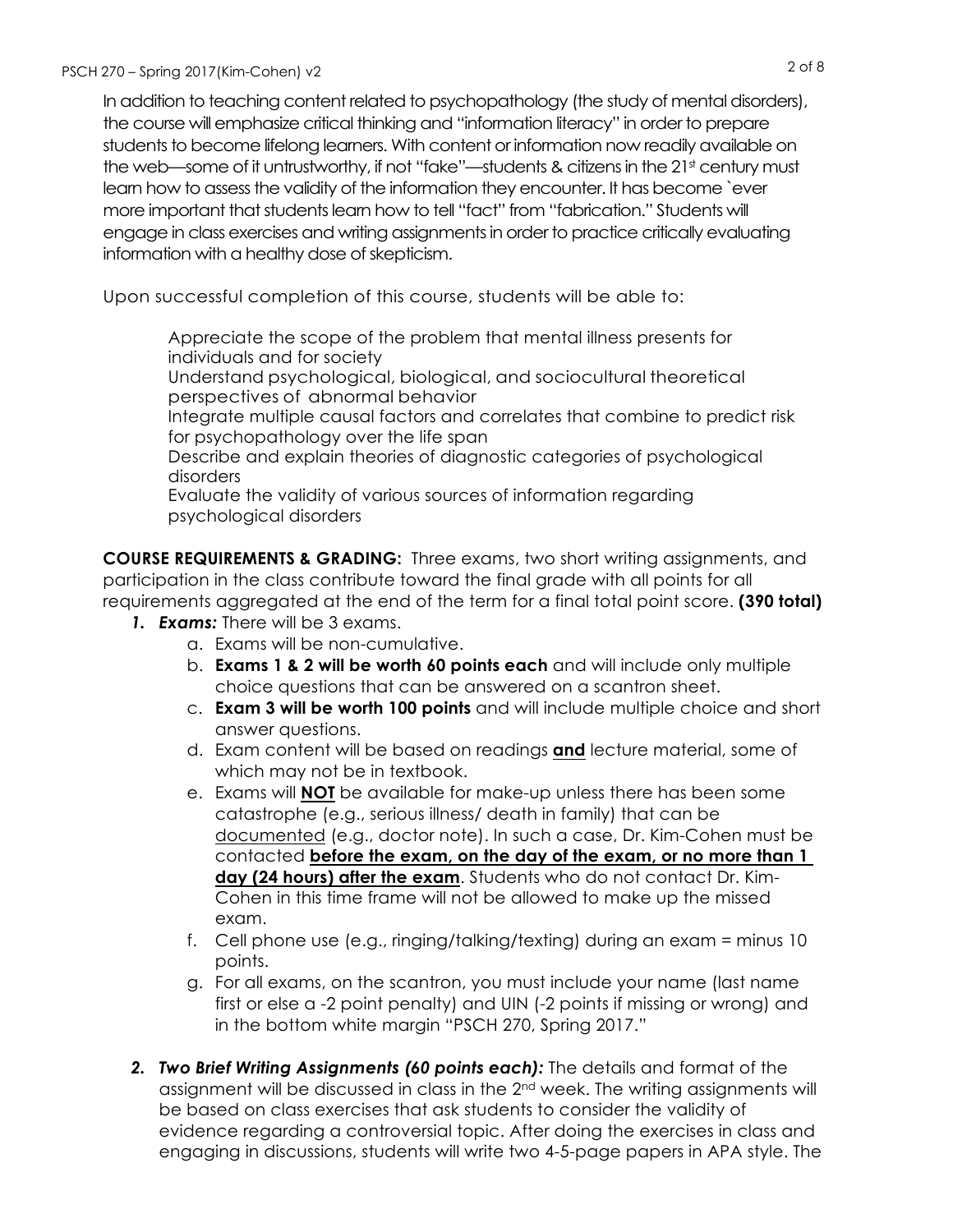deadlines for the two papers are: **Sunday, Feb 5th by 10PM and Sunday, Feb 26th by 10PM.**

*3. Participation (50 points):* **i>clickers** will be used in most class sessions, **starting week 3**, to encourage, identify and credit class participation. See i>clicker document on Blackboard-Course Information for description of registration process for i>clicker and other details. You must **register your i>clicker before week 3.** 

*EXTRA CREDIT:* There will be extra credit offered on exams. In addition, there will be "surprise" EC opportunities offered in class only for students in attendance (no makeup opportunities provided).

**GRADING POLICY:** Final grades will be determined by total points as follows.

A: 351-390 B: 312-350 C: 273-311 D: 234-272 F: less than 234

In the event of partial points, I will round up final grades if the decimal point is .5 or higher. If the decimal is anything lower than .5, I will round the final grade down (e.g., .499 is rounded down). Absolutely no exceptions will be made to these policies.

**Participation & Engagement:** Research has shown that you can only learn a limited amount from lectures alone, no matter how clear or entertaining. People learn much more from being actively engaged and grappling with the material while learning. Therefore, active participation and collaboration is an integral part of your learning in this course, and will be rewarded with participation points.

Participation includes (a) in-class activities and worksheets, (b) answering in-class questions via i>clicker2, and (c) discussing your answers with the students sitting around you when asked. In addition to helping you learn, these participation activities provide vital feedback to me about how the class is going, and what students understand or don't understand so I can adjust instruction accordingly.

**Electronics Use Policy:** Research has shown that using an electronic device with a screen during class distracts other students around you and hinders their learning. To eliminate the screen distraction effect on neighbors, we will have two different zones in the classroom to accommodate both those who want the freedom to use electronics and those who wish not to see any electronics.

Students who would like to be guaranteed a "screen free" environment should sit in the FRONT half of the classroom. Students sitting in this area have committed to not using any electronic devices with a screen of any size (laptop, phone, tablet, iPod, etc.) for the entire 75 minutes of class. It is fine to use your devices before class starts, but students in this zone have agreed to **silence and put their devices entirely away** when class begins and leave them away until class is over.

Students who will or might be using any electronic devices that have any kind of a screen, or who don't mind seeing others use such devices, should sit in the BACK half of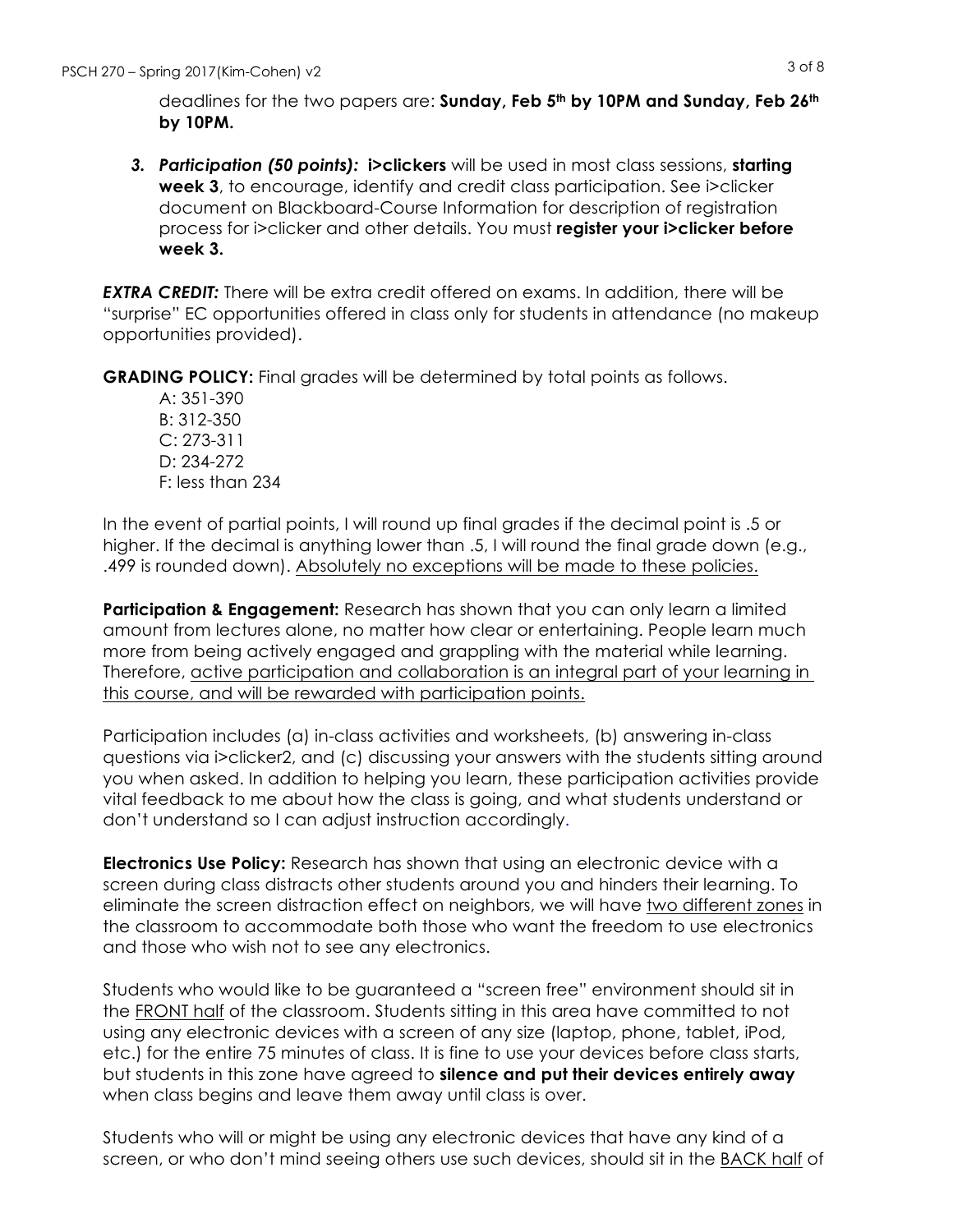the room. This applies regardless of the reason the student is using the device, even if it is a legitimate educational reason or an extenuating personal circumstance (e.g., laptop for notetaking, or checking texts for family emergency situation). This also applies regardless of the frequency and duration of the electronics use (e.g., glancing at just one text message or actively taking notes for all 75 minutes).

Students are free to change which zone they elect to sit in on any given day, depending on their personal circumstances and preferences on that day.

**Course Etiquette:** In order to create a harmonious and orderly class environment that is respectful to all and conducive to learning, especially in a large lecture classroom, we all need to act with extra consideration. The following guidelines will help us to maintain our positive learning environment. Please see the instructor privately if you have any schedule conflicts or any other personal circumstances or concerns that you think might make it difficult for you to adhere to any of these:

- You will arrive on time.
- You will stay to the end of class (not leave early).
- You will not talk during class except as part of an activity large lecture halls are designed to amplify small sounds, so even whispering is disruptive.
- You will not begin packing up your belongings until class is over to avoid the resulting disruptive noise and distracting movement.
- **You will keep your phone set to vibrate, silent, or off for the duration of class.**
- You will respect the electronics use policy set forth in the class (see above)

IN RETURN, THE INSTRUCTOR AGREES TO THE FOLLOWING:

- I will start and end class on time. I will not keep you late, past the scheduled class time. I will be respectful of your time.
- I will break up periods of lecture with other activities to help keep your attention and alertness.
- I will incorporate lots of pictures, movies, demos, and other multimedia where appropriate to help you visualize the material, and to try to make class more interesting and engaging.
- I will give you frequent opportunities to discuss concepts with each other.
- I will ask you questions in class that are designed to help improve your understanding of the material.
- I will provide a welcoming environment for you to ask questions both in and outside of class.
- I will display the course announcements on the projector before class each day, which will include reminders about upcoming due dates.

**Lecture Slides:** Due to popular demand, I will post content slides from my lectures online; however, the lecture slides will not contain all important or necessary information from lectures. In other words, lecture slides are not a substitute for attending lectures and participating in class. I also participate in **Lecture Capture**, which is a system that records and posts visual and audio information presented during lectures. You can review each lecture on Blackboard after it has been recorded.

**Cheating & plagiarism**: **Plagiarism occurs when you use someone else's text or ideas in your writing without citing that person as a reference.** If a student is caught cheating on an exam or plagiarizing on a paper, that student will automatically receive an F for the course and the appropriate authorities within the university will be notified. Please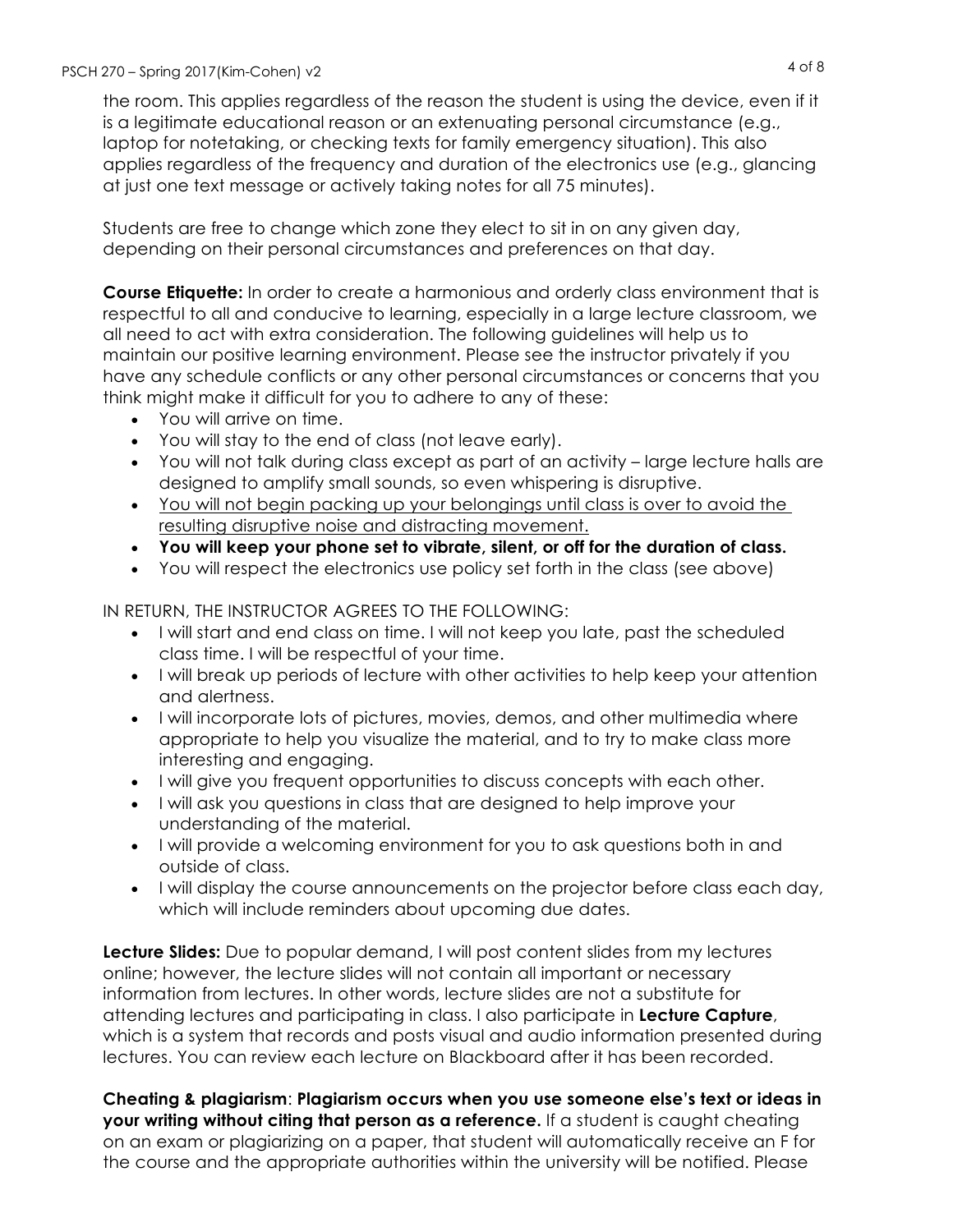be sure to review the UIC Department of Student Judicial Affairs [\(http://www.uic.edu/depts /sja/integrit.htm](http://www.uic.edu/depts /sja/integrit.htm)) for more information about the violation of Academic Integrity and its consequences. I encourage all students to take a look at this **excellent infographic** on what plagiarism is and how to avoid it: <http://bit.ly/1Ksb2pv>.

**Accommodations for disabilities:** I would be happy to make accommodations for disabilities as indicated by the Disability Resource Center. Please inform me of your needs within the first two weeks of the semester. In keeping with the university policy: "Students with disabilities must provide the instructor in writing the need for accommodations and what they are. Those who require accommodations for access and participation in this course must be registered with the Disability Resource Center. Please contact ODS at 312/413-2183 (voice) or 312/413-0123 (TTY)." Email: [drc@uic.edu](mailto:drc@uic.edu).

**Holidays and Religious Days of Special Observance:** Please inform me via email if you miss class or need to reschedule an exam due to observance of a religious holiday. See the following website for the University's list of holidays/religious days: <http://oae.uic.edu/docs/ReligiousHolidaysAY20162018.pdf>

# **COURSE SCHEDULE**

The course schedule, including topics and readings, is subject to change. Additional readings and videos may be assigned throughout the course. Changes will be announced in class and on Blackboard. Readings and assignments should be completed *in advance* of the class date (e.g., Chapter 1 of *Abnormal Psychology* and the *Rosenhan* article should be read prior to January 11<sup>th</sup>).

| Week           | <b>Date</b>   | <b>Topic</b>                                                                                          | Reading<br>Assignment                                                               |
|----------------|---------------|-------------------------------------------------------------------------------------------------------|-------------------------------------------------------------------------------------|
|                | Jan 9         | Introduction, Course Overview & Review Syllabus                                                       | Ch.1                                                                                |
|                | Jan 11        | Defining Abnormality; Neuropsychosocial<br>Approach                                                   | Rosenhan (1973);<br>Ch.2                                                            |
| $\overline{2}$ | Jan 16        | <b>Film</b>                                                                                           |                                                                                     |
|                | <b>Jan 18</b> | Clinical Diagnosis & Assessment                                                                       | Ch.3                                                                                |
| 3              | <b>Jan 23</b> | Research Methods; Introduction to<br>Developmental Psychopathology                                    | Ch.4                                                                                |
|                | Jan 25        | Child Maltreatment & Attachment Disorders;<br>Introduction to Writing Assignments/Writing<br>Workshop | Zeanah & Gleason,<br>2015; see also Ch. 1<br>pages 21-22; Strunk<br>& White excerpt |
| 4              | <b>Jan 30</b> | <b>Autism &amp; Vaccines: Class Activity</b>                                                          | Ch. 14                                                                              |
|                | Feb 1         | Autism & Vaccines: Class Discussion                                                                   |                                                                                     |
| <b>SUN</b>     | Feb 5         | <b>Short Paper 1 DUE by 10PM</b>                                                                      |                                                                                     |
| 5              | Feb 6         | <b>ADHD</b>                                                                                           | Ch. 14                                                                              |
|                | Feb 8         | CD & Psychopathy                                                                                      | Ch. 14; reading<br>about psychopathy                                                |
| 6              | Feb 13        | Exam 1                                                                                                |                                                                                     |
|                | Feb 15        | Schizophrenia Part 1                                                                                  | Ch. 12                                                                              |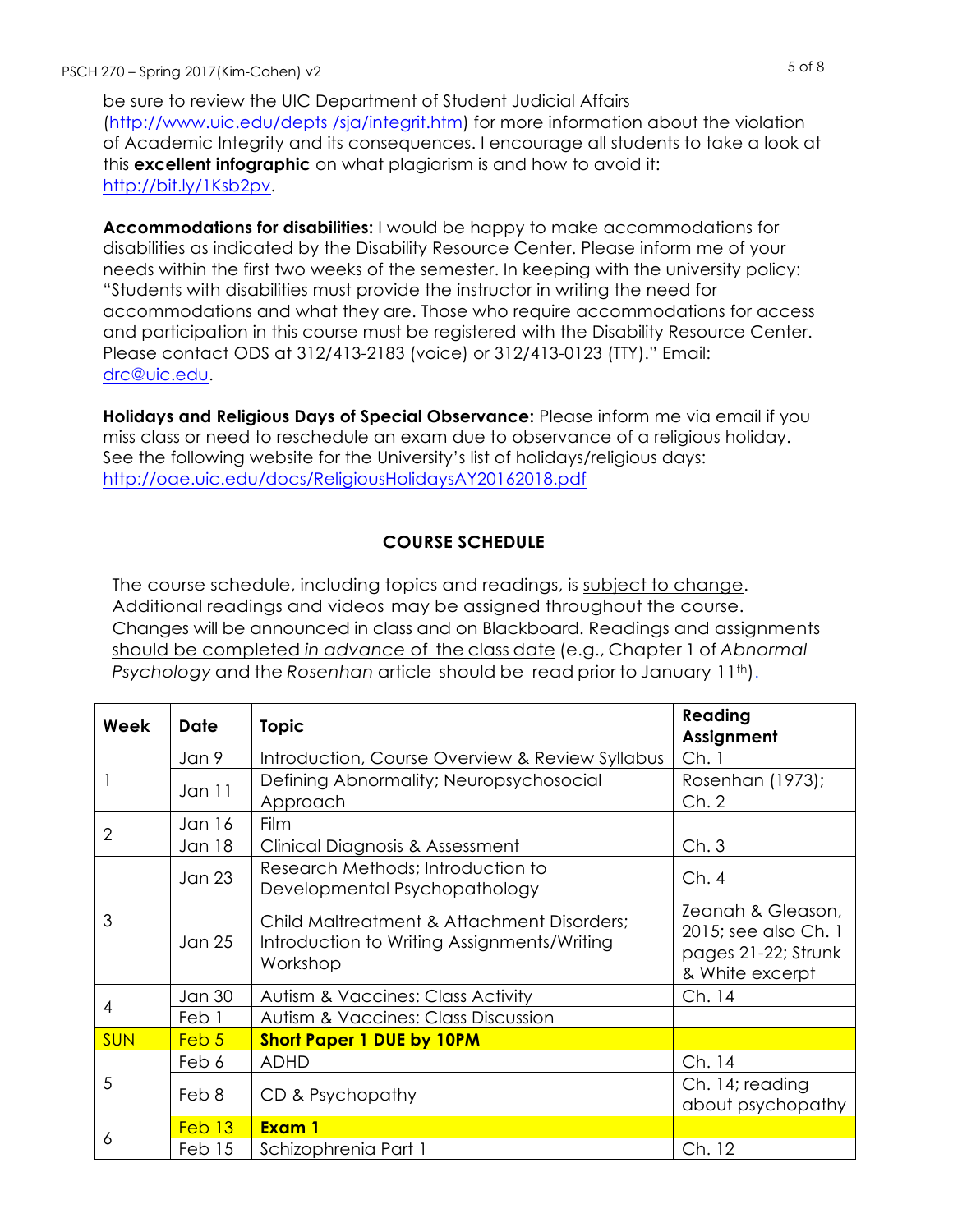|                | Feb 20            | Schizophrenia Part 2                                                       |                  |
|----------------|-------------------|----------------------------------------------------------------------------|------------------|
| $\overline{7}$ | Feb 22            | Nature vs. Nurture: Class Activity & Discussion                            |                  |
| <b>SUN</b>     | Feb <sub>26</sub> | <b>Short Paper 2 DUE by 10PM</b>                                           |                  |
|                | Feb 27            | Substance Use & Addictive Disorders Part 1                                 | Ch.9             |
| 8              | Mar 1             | Substance Use & Addictive Disorders Part 2<br>(Guest lecture: Chelsea Cox) | Ch. 10           |
|                | Mar 6             | <b>Eating Disorders</b>                                                    | Ch. 10           |
| 9              | Mar 8             | Disorders of Sex & Gender                                                  | Ch. 11           |
|                | Mar 13            | Exam 2                                                                     |                  |
| 10             | <b>Mar 15</b>     | Film                                                                       |                  |
|                | <b>Mar 20</b>     |                                                                            |                  |
|                | <b>Mar 22</b>     | <b>SPRING RECESS - NO CLASS</b>                                            |                  |
|                | <b>Mar 27</b>     | Major Depressive Disorder & Suicide                                        | Ch.5             |
| 11             | Mar 29            | <b>Bipolar Disorder</b>                                                    |                  |
|                | Apr 3             | <b>Anxiety Disorders Part 1</b>                                            | Ch.6             |
| 12             | Apr 5             | <b>Anxiety Disorders Part 2</b>                                            |                  |
| 13             | Apr 10            | Trauma & PTSD                                                              | Ch.7             |
|                | Apr 12            | <b>Personality Disorders</b>                                               | Ch. 13           |
| 14             | Apr 17            | Neurocognitive Disorders/Alzheimer's Disease                               | Ch. 15           |
|                | Apr 19            | Resilience & Wellness Promotion                                            | Kim-Cohen (2007) |
|                | Apr 24            | Extra Credit Presentation Day                                              |                  |
| 15             | Apr 26            | <b>Exam 3 (includes short answer questions)</b>                            |                  |
| 16             |                   |                                                                            |                  |
|                |                   | (NO EXAM DURING FINALS WEEK)                                               |                  |

## **UIC RESOURCES:**

If you find yourself having difficulty with the course material or any other difficulties related to this course, please come talk with the instructor at any time and preferably early on (i.e., before an exam date or paper due date). If you are having difficulty about an issue beyond this course, please contact your college advisors, or get help from any number of other support services on campus. You can get a referral to the right place, or help on the spot, from an advisor in the **Undergraduate Success Center (USC)** at 111 Stevenson Hall or [usc@uic.edu](mailto:usc@uic.edu).

**The Writing Center,** located in Grant Hall 105, offers one-on-one consultation with student writers who need help developing ideas, or need advice, guidance or additional instruction on any aspects of writing in any class. Tutors are prepared to spend 50 minutes per appointment, and there is no limit to the number of tutoring sessions you can have each semester. Make an appointment and be on time! Bring the paper on which you're working, as well as any related drafts or notes, and information about the assignment. For an appointment, call the Writing Center at (312) 413-2206, or stop by room 105 of Grant Hall. Visit the Writing Center website at [www.uic.edu/depts/engl/writing](http://www.uic.edu/depts/engl/writing) for more information.

**Student Veterans Affairs** serves military veterans and their dependents during their time at UIC. Student Veterans Affairs staff provide students with information about VA educational benefits, certifies GI Bill® benefits, and answers questions about life on campus. The office also has resources for students who need help making their academic pursuits as successful as possible. Veteran Integration to Academic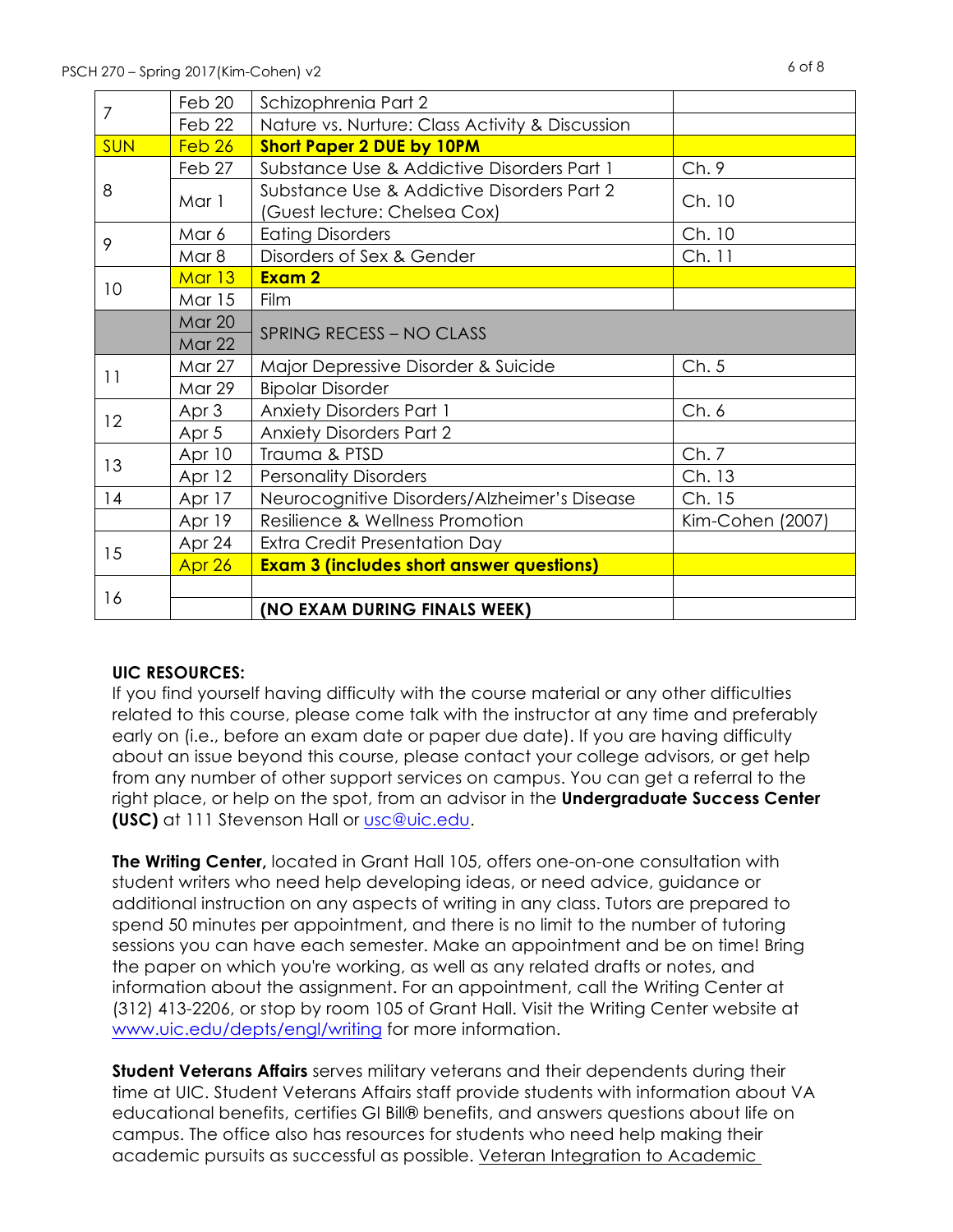Leadership (VITAL) program is a collaborative effort between UIC and Jesse Brown VA to provide direct assistance navigating the VA Benefits System. Student Veterans Affairs staff are located in the Office of the Dean of Students, 3030 SSB or at the Cisar Student Veteran Center, 248 SCE, in the Commuter Resource Center suite. If you have any questions, please feel free to contact Student Veterans Affairs staff at (312) 996- 4857 or visit the website at [http://dos.uic.edu/studentveteranaffairs.shtml.](http://dos.uic.edu/studentveteranaffairs.shtml)

**Counseling Services** are available for all UIC students. You may seek free and confidential services from the Counseling Center ([www.counseling.uic.edu](http://www.counseling.uic.edu/)). The Counseling Center is located on the 2nd floor in the Student Services Building or you may contact them at (312) 996-3490. In addition to offering counseling services, the Counseling Center also operates the **InTouch Crisis Hotline** from 6:00 p.m.-10:30 p.m. They offer support and referrals to callers, as well as telephone crisis interventions; please call (312) 996-5535 to contact InTouch.